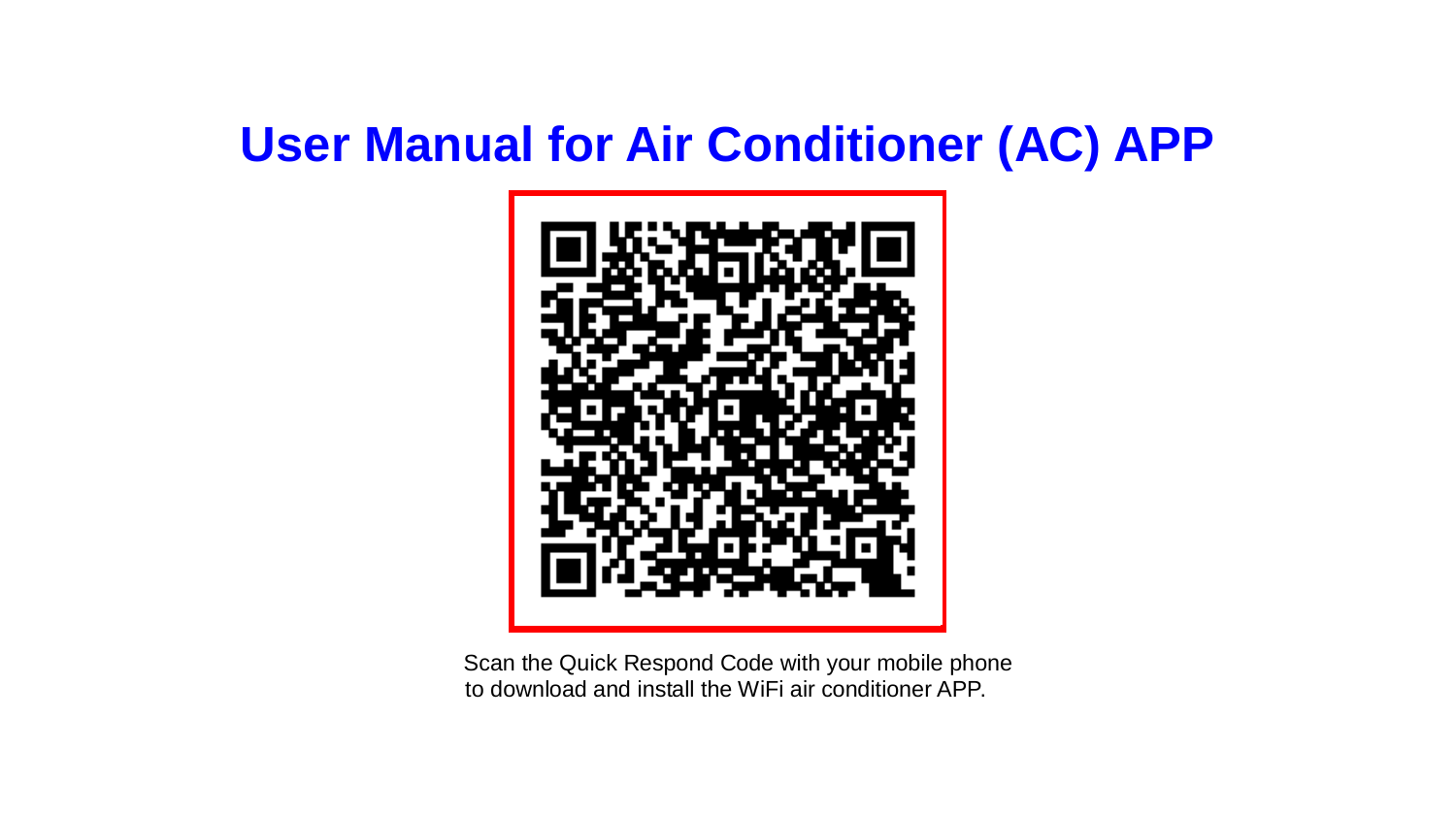## **1. The installation of the Smart Kit**



## **2. Downloading and installation of APP**

Scan the Quick Respond Code on the front cover with your mobile phone to download and install the WiFi air conditioner APP.

## **3. User registration and login**

Run APP and click the following indicated icons(**Register** →

**Sign up now → Login**) and follow APP instructions to

complete registration and login.

**\*** Technical data of the Smart Kit: Standard: IEEE 802.11 b/g/n Antenna type: Internal PCB Antenna Frequency WiFi:2.4G Maximum Transmitted Power:16dBm Max Operation Temperature:-5℃~45℃ Operation Humidity:10%~85% Power Input: DC 5V/200mA

医百花

Smart Kin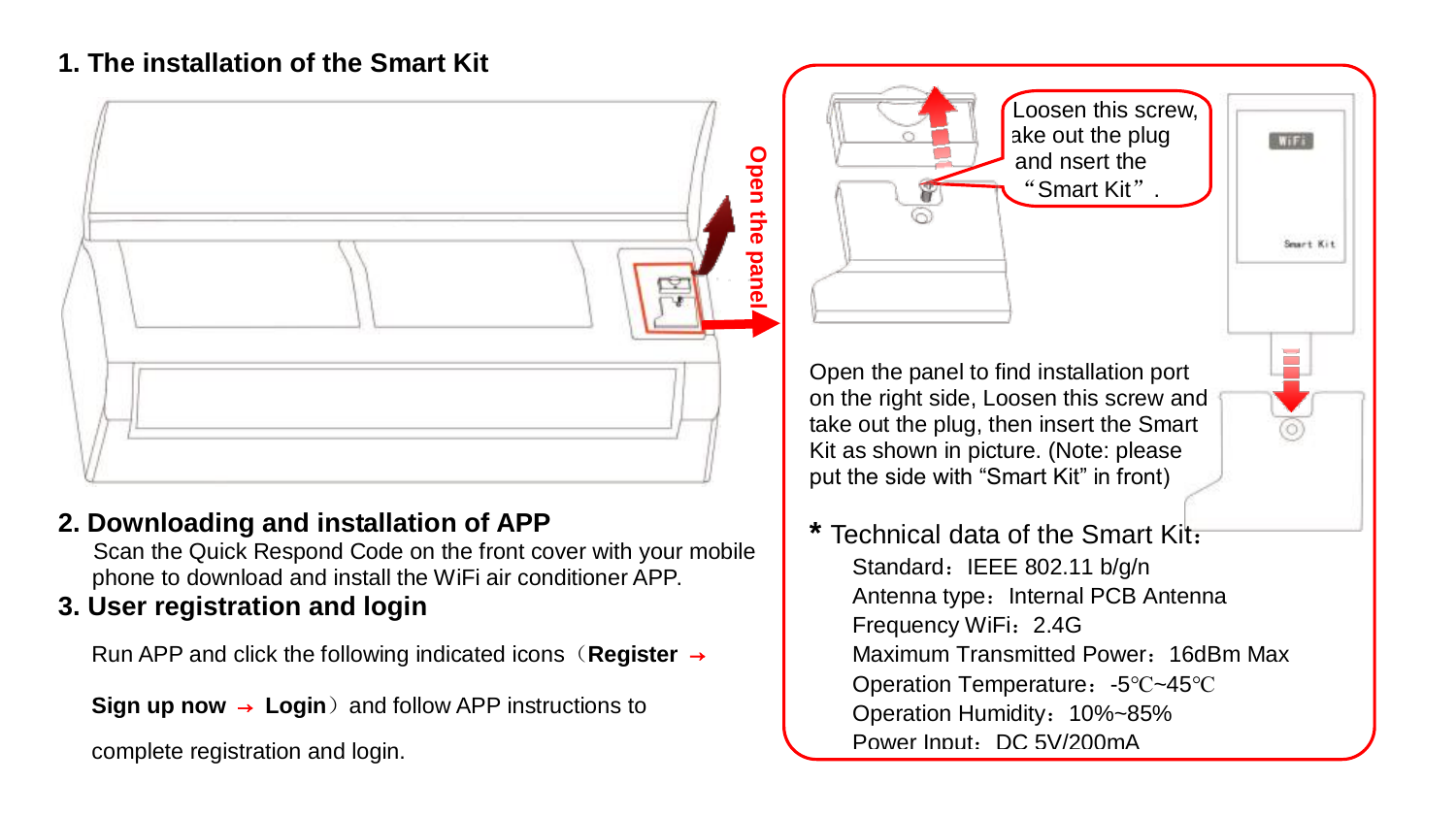

Click "Register"



Correctly input your real E -mail address as your registed account (so that you can retake your information and your password later) and set password. Then click"Sign up now " . Follow the instructions to active your account in your email.



Correctly input your E -mail address and password that you have registed as your account. Then click "Login".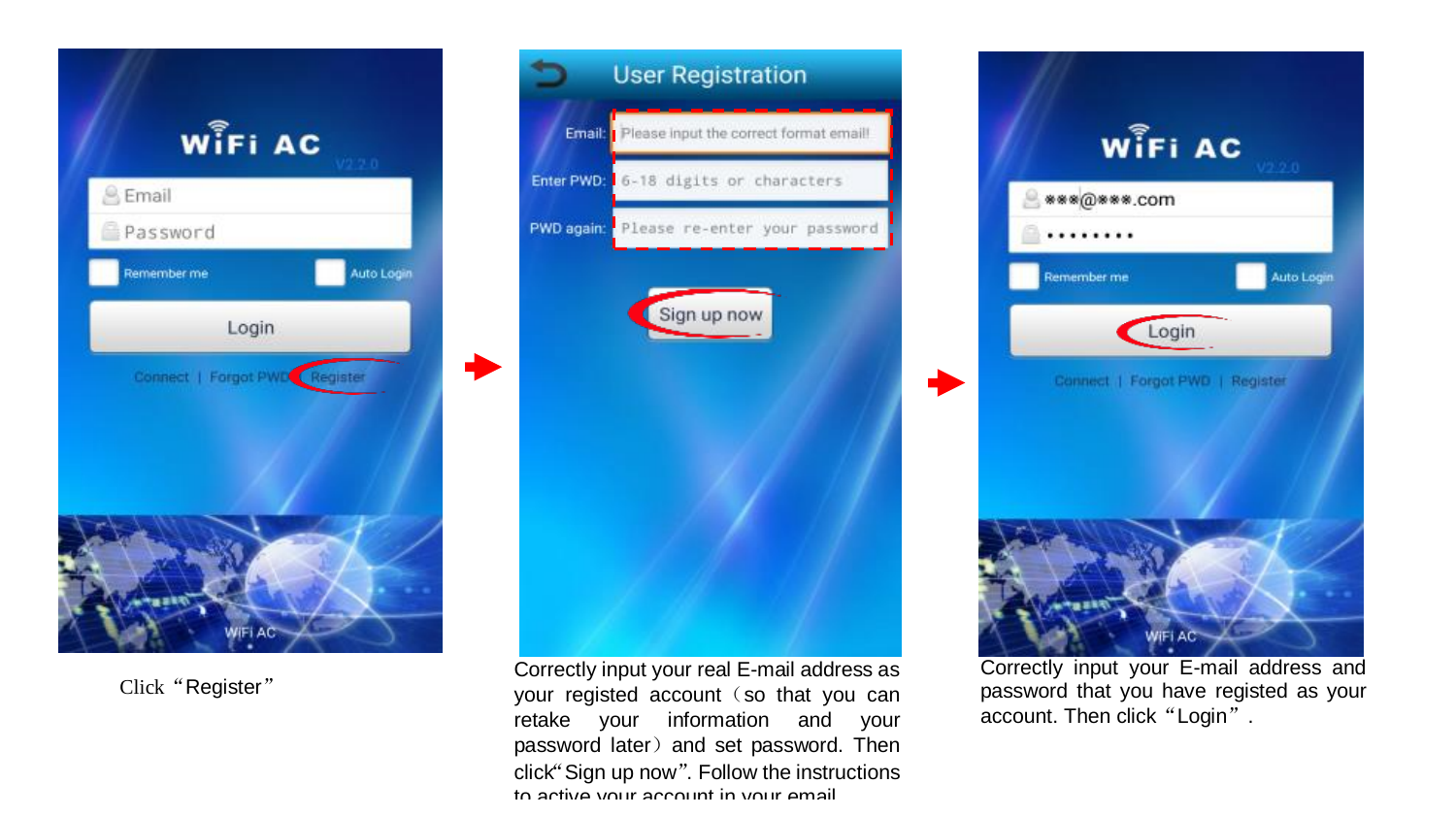# **4. AC Management**

## **4.1 AC Binding**

After login, click the following indicated icons(**Manage** →**AC info** → **AC Binding** → Create new name for your AC →**Scan QR** 

**Code / Bar code** →**OK**) and follow APP instructions to bind and link the account and air conditioner. After the account is bond with an AC, it will be the master user of the AC.

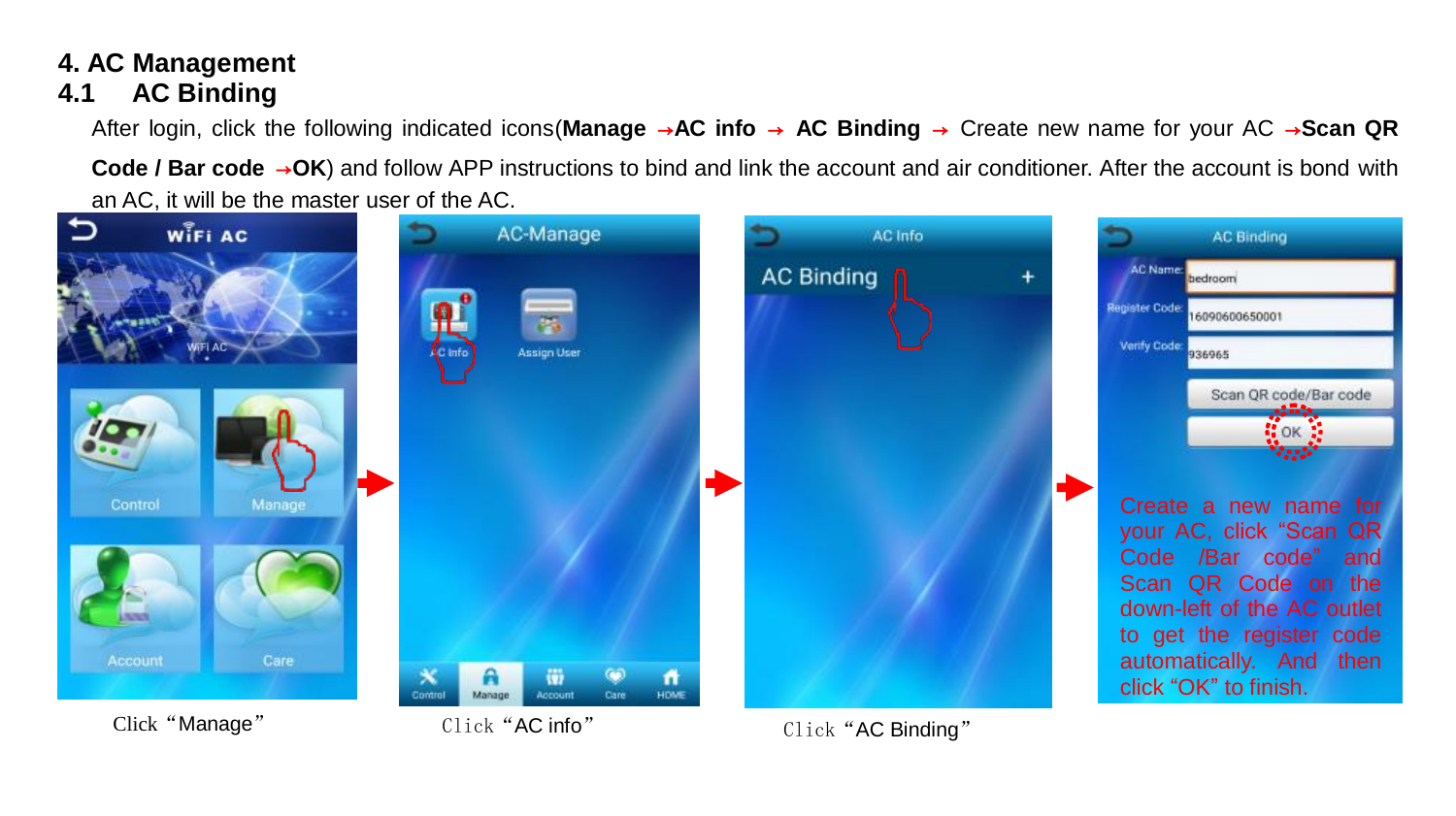## **4.2 Assign User**

One AC should have only one master user. If it is to be used by multiple users, please add users by **"Assign User"** function in "Manage" page by clicking the following indicated icons **(Manage**→**Assign User** →**+ Add** → Input a user name (which has registed)

→ Select the air conditioner that you want assign to this user → **OK**).



NOTE: Only the master user is permitted to add users. If not, you should change to be master user to get permission. You should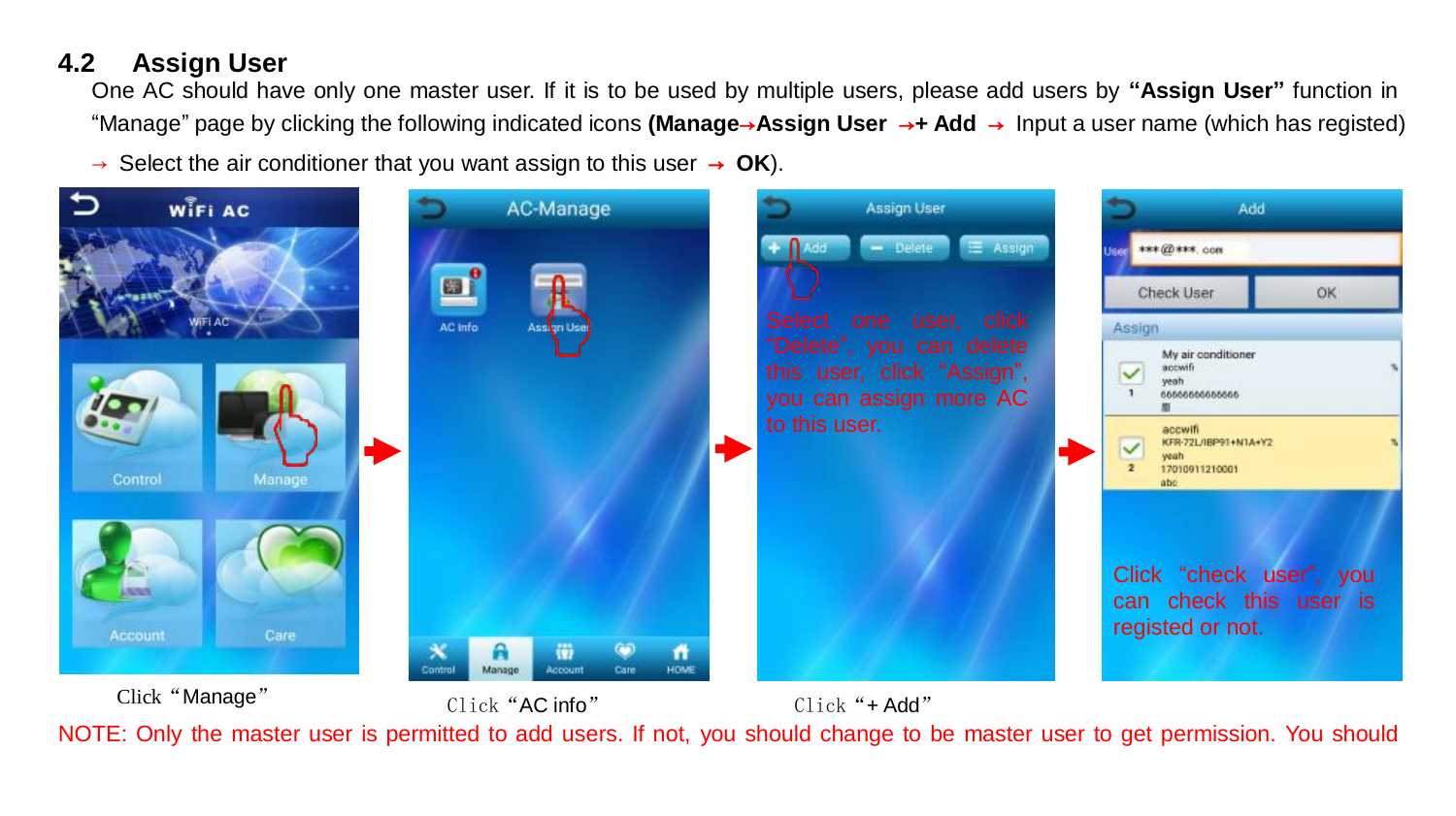unbind the current master user and air conditioner in "AC info" before binding the new master user by the above-mentioned procedure.

#### **5. AC Network Connection**

#### **5.1 Android phone network Connection**

Before using remote control, please connect your AC with WiFi**.** Please click the following indicated icons **:Connect**→ Select AC → Select Network → Enter the WiFi password → **Conn.**

 $10 - 440.453$ 

09:29



Connect Select AC **R** icongo\_\* Select Network  $\Rightarrow$ iNetword CMCC-WIFL ÷.  $\overline{\mathbb{R}}$ CMCC-AUTO cloudcenter ক CMCC-AUTO 宆 leader g, **Enter the password** Enter the correct password conn

Select an air conditioner<br>to be connected to to be connected to<br>network (default AC (default AC name is icongo \*). Select a network and input password. Click "Conn" to finish setting.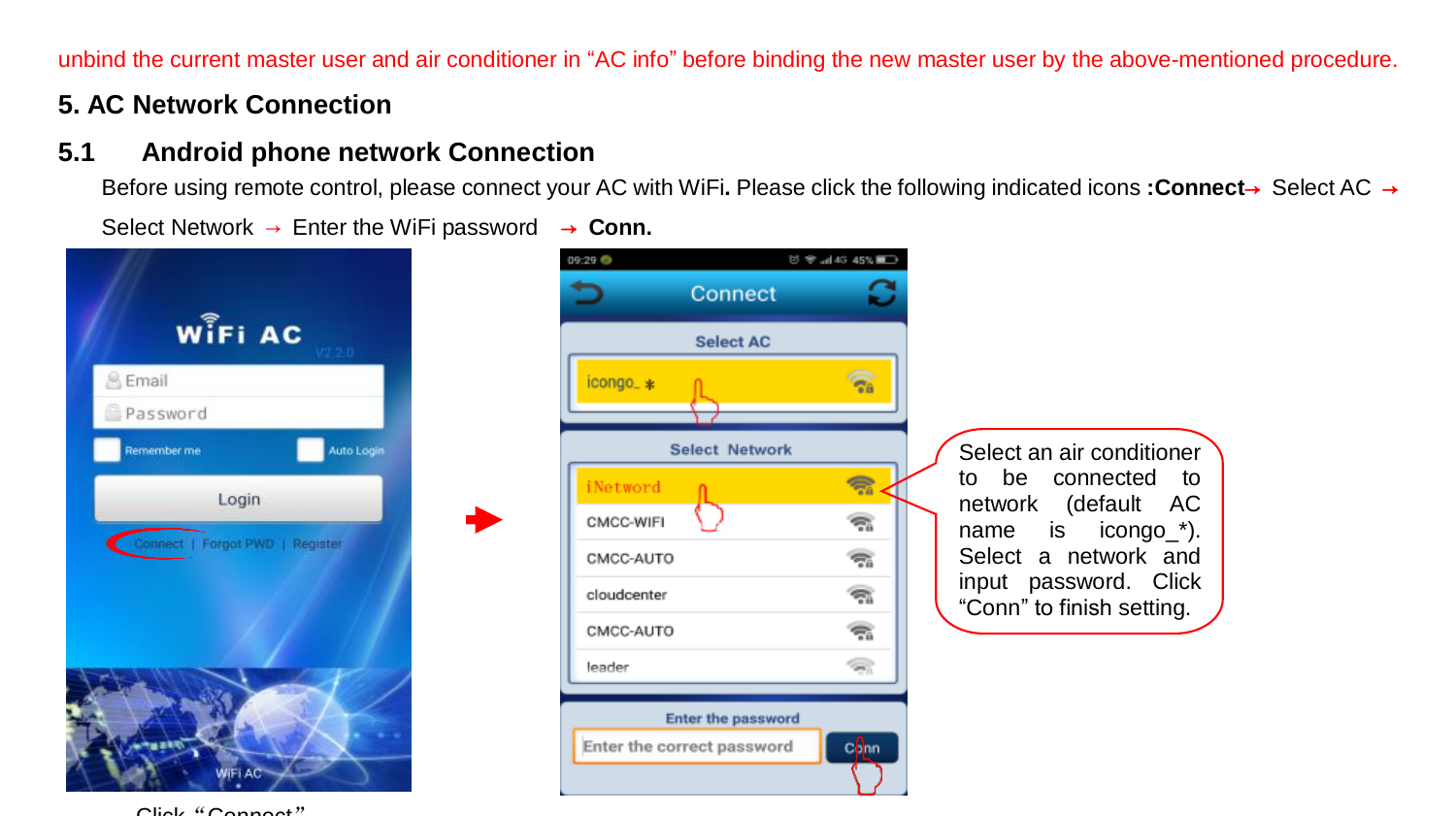#### **5.2 iPhone Network Connection**

Click"AC network"

Before using remote control, please connect your AC with WiFi. Please click the following indicated icons (click **"Connect"**→ Exit



Click"AConnect"

Click "setting" to enter WiFi setting interface.

Select AC network "icongo\_\*"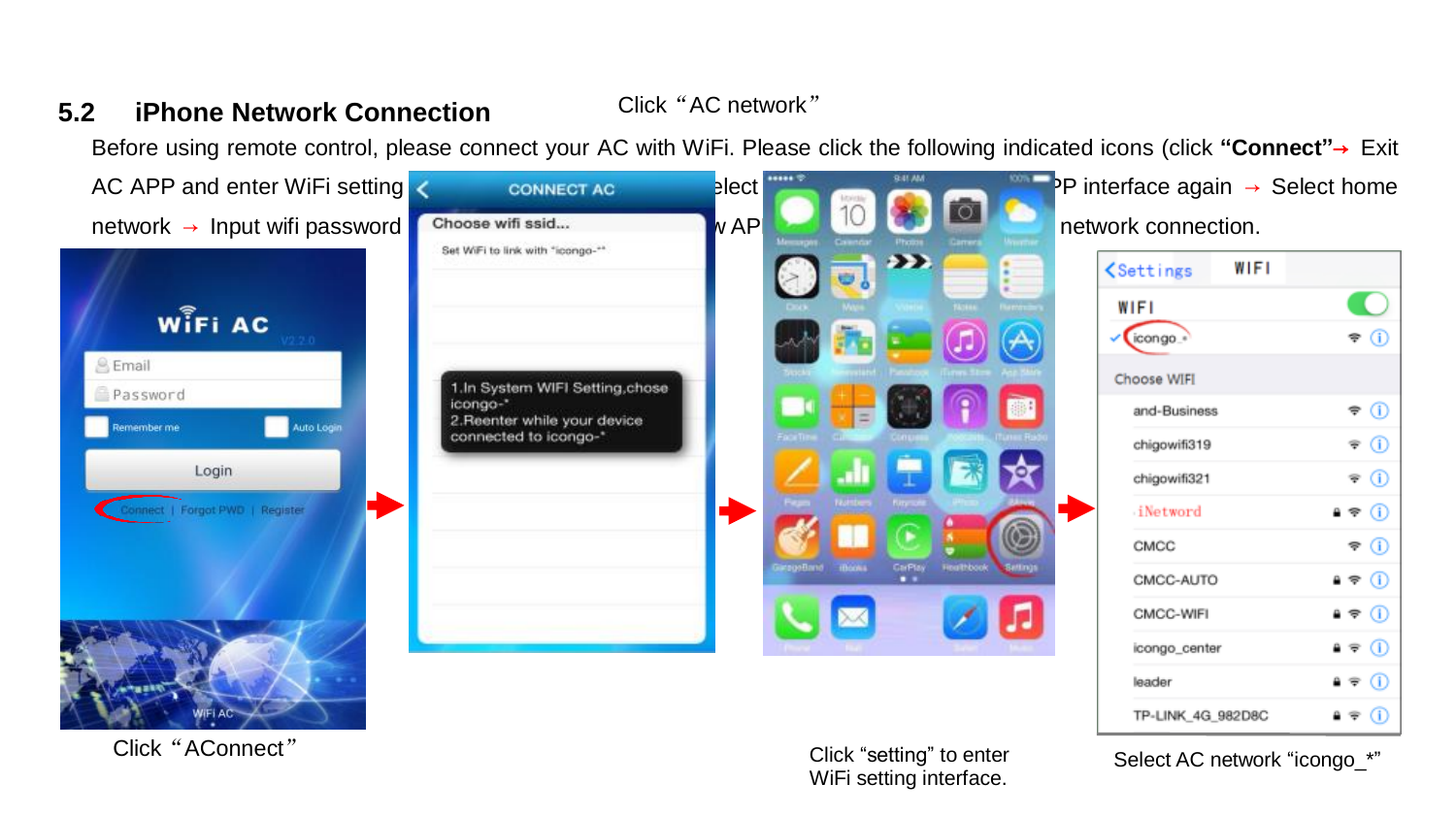



**CONNECT AC** 

Select home network (for your air conditioner)

Input WiFi password and click "connect" to finish connection

WiFi password

Connect

Network settings of AC done!

OK



**If the setting is incorrect or the router password has been changed, you must reset the AC by the following procedure. And then set again the AC network connection.**

The way of reset is as follows:"set temperature by 25℃ on remoter → press FAN SPEED button → press SWING button → press AIR FLOW button → then set temperature by 27℃ → press FAN SPEED button → press SWING button → press AIR FLOW

く返回

.........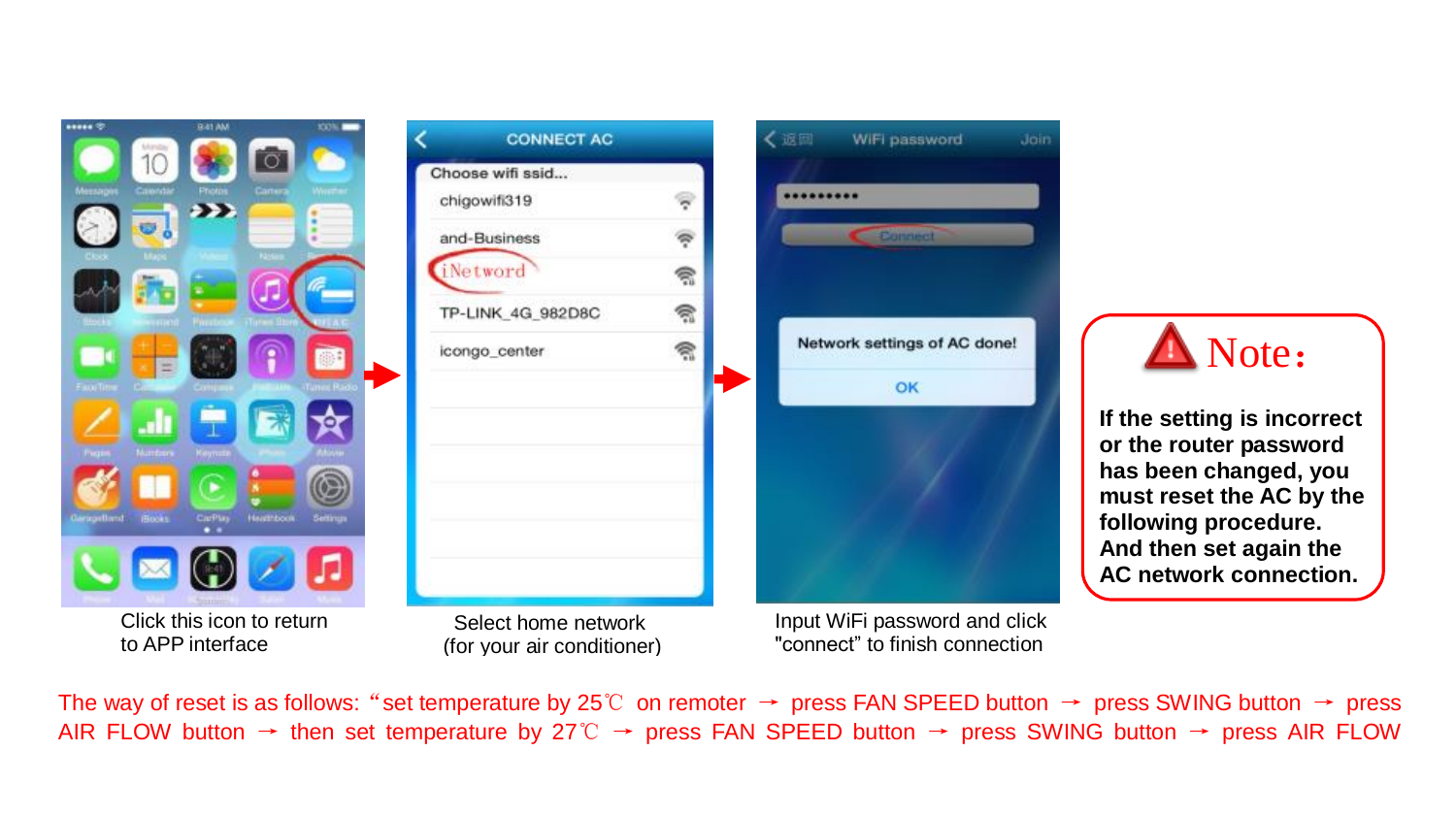button". All these operatoins must be finished in 10S, or you must operate it again.

#### **6.1 AC Control**

Click "Control", the mobile APP will enter into the "AC Control" interface. You can select an AC to control in this interface. please click the following indicated icons: click **"Control"** → **Click** →Select air conditioner in AC List →Return back to control.

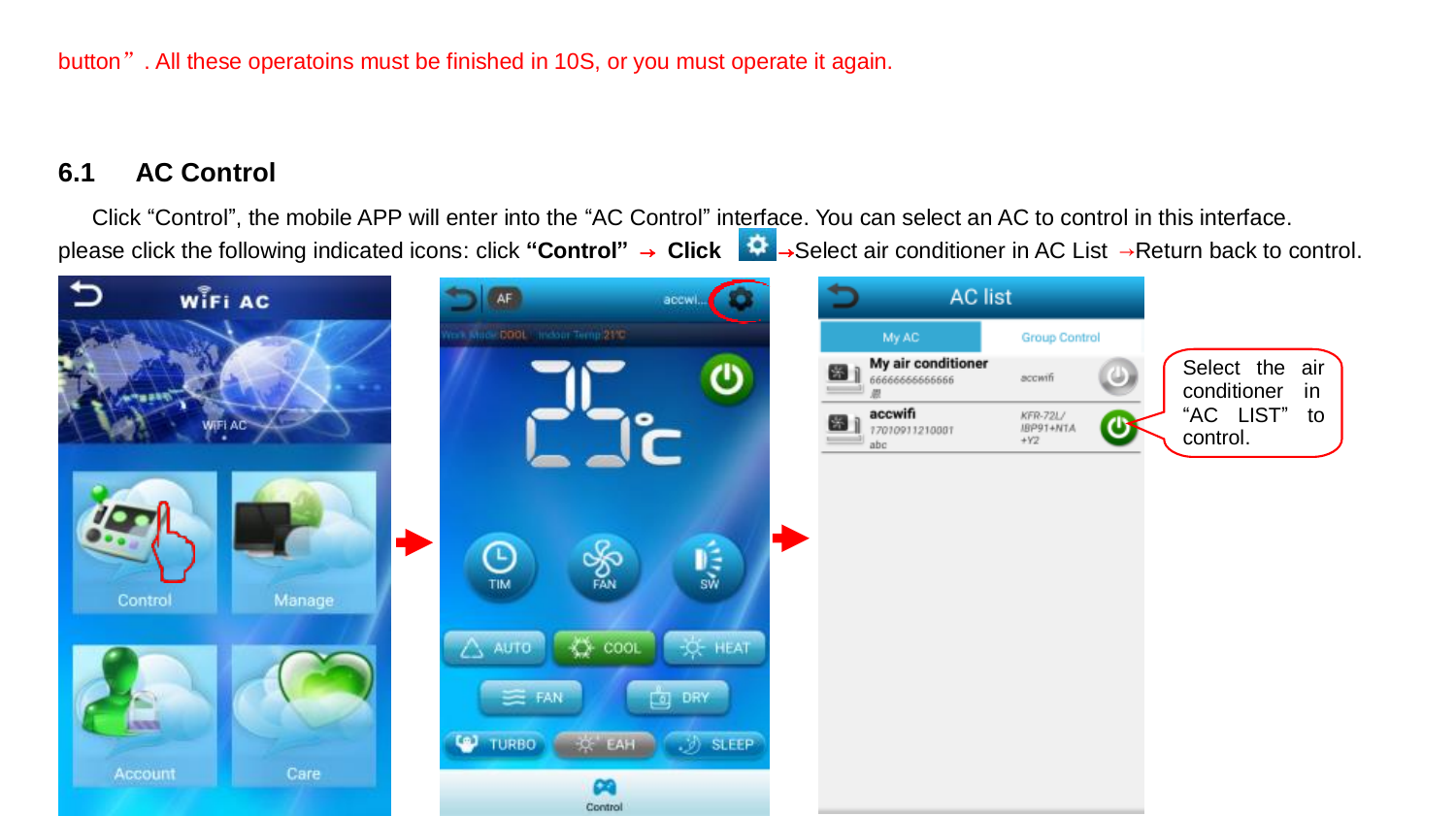#### Select AC

### **6.2 Group Control**

Click "  $\sim$  "icon on the following picture, the mobile APP will enter into the "AC List" interface, click "Group Control", In this interface, you can create a group with all the air conditioner in your house, then you can control all the air conditioner by one button. please click the following indicated icons: click "**| \*** " →click "Group Control" → click "New Group" →Select AC to make a group

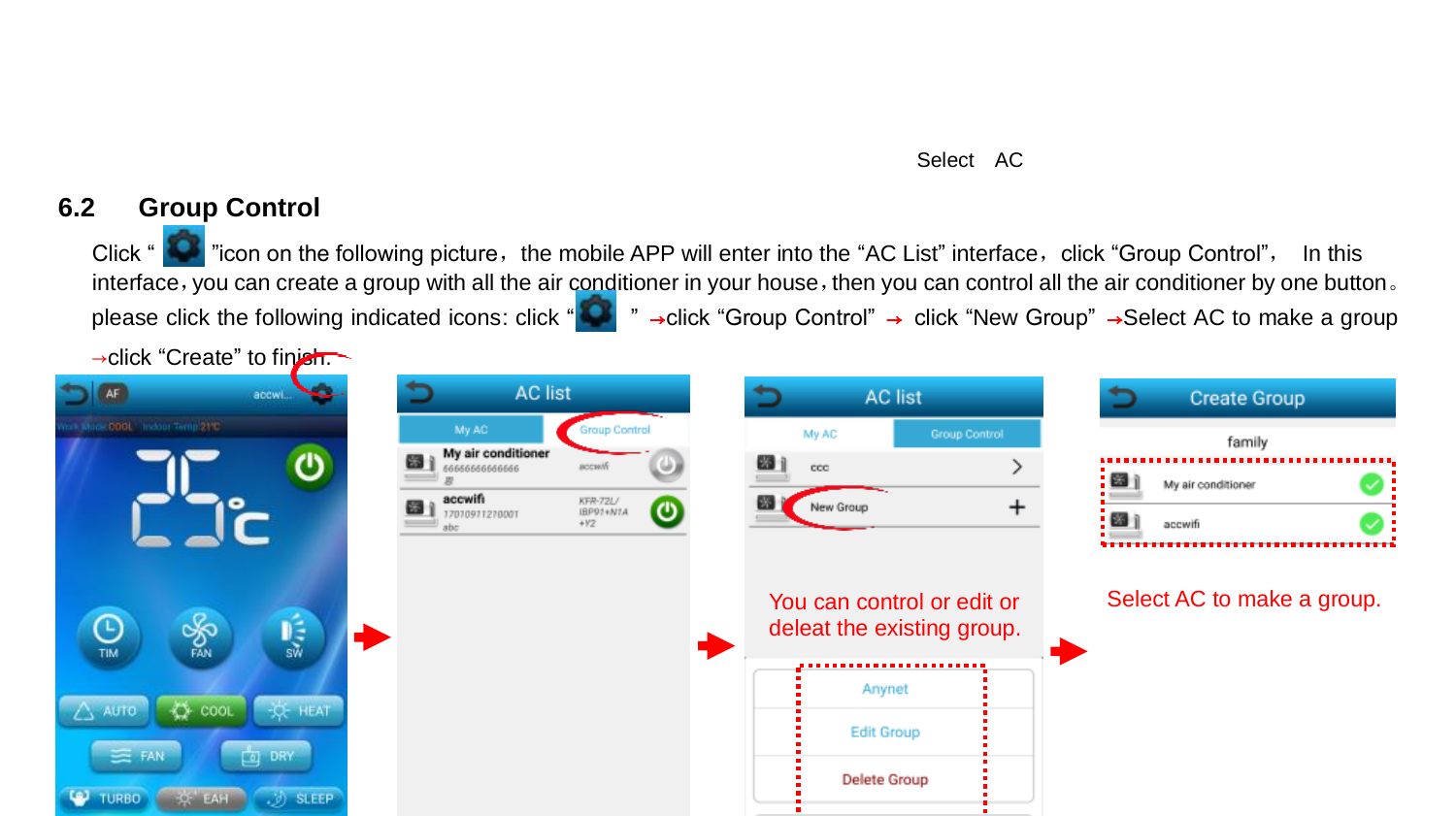



#### **7. Advanced Function**

Click "AF" icon on the following picture, the advanced function your air conditioner has will be displayed in a group list. You can switch on the function you need in the group list。(Note:This user manual is a generic version。The mobile APP only displays the advanced functions your air conditioner has installed。)